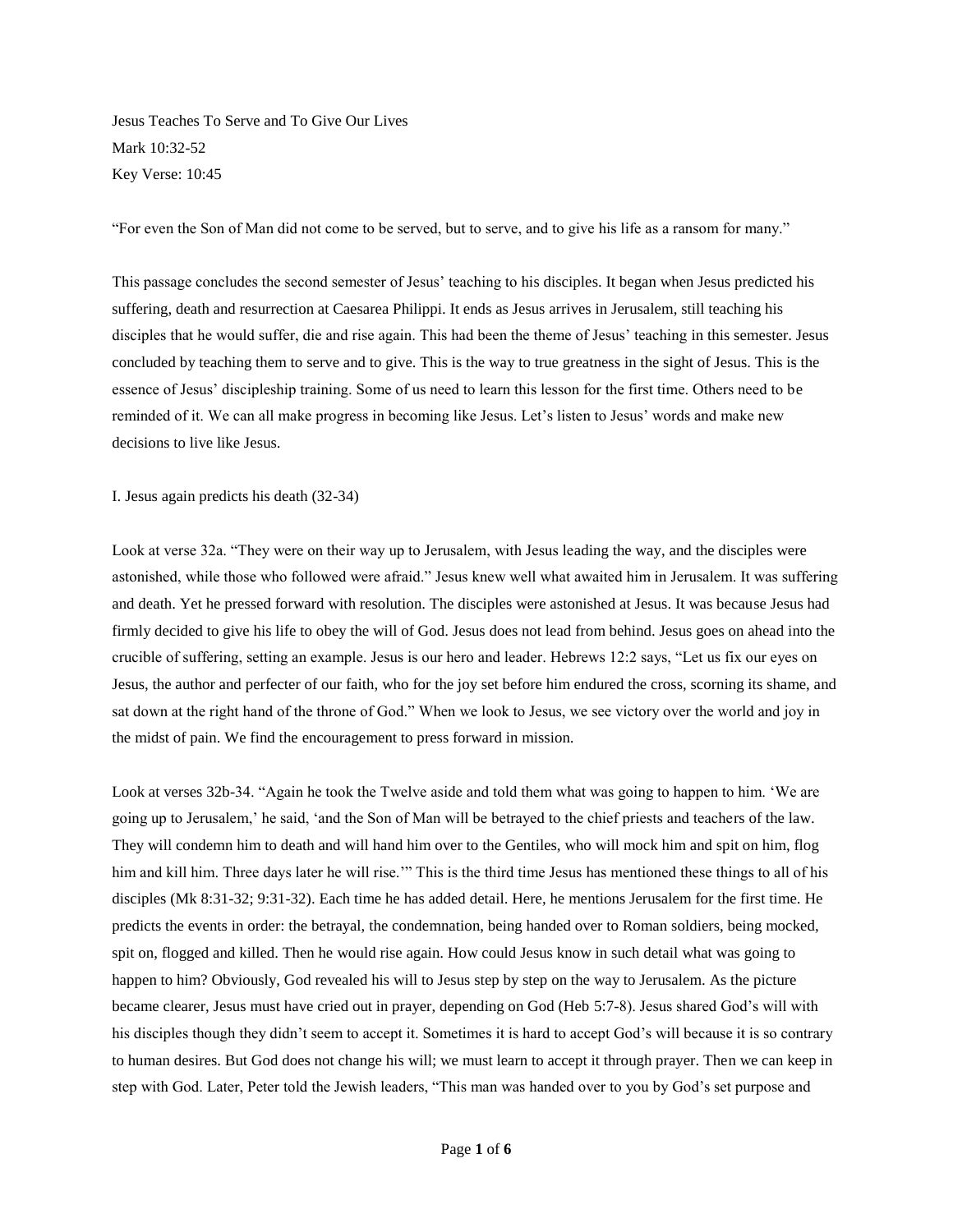foreknowledge" (Ac 2:23a). Peter accepted God"s will for Jesus and God"s plan of salvation. God did this because he loves mankind and decided to save us from our sins. "For God so loved the world that he gave his one and only Son, that whoever believes in him shall not perish but have eternal life" (Jn 3:16).

There is a strange phenomenon in chapters 8-10 of Mark"s gospel. Each time Jesus predicts his suffering, death and resurrection, the disciples react strangely. At the first prediction, Peter began to rebuke Jesus. At the second prediction, all the disciples were afraid and could not speak to Jesus. At the third prediction, James and John make a mad dash for power. Planting gospel faith is a spiritual battle. It requires a challengeing spirit, persistence and perseverance through conflict, for the gospel dislodges the power of sin and death in people and in society. Nevertheless, the truth of God"s love in the gospel is a mighty spiritual force that presses forward steadily, unstoppable, until it finally conquers the world. Therefore, we must preach the gospel faithfully, especially through one-to-one Bible study, until it spreads to all American young people.

II. Jesus teaches the way of suffering, service and giving life (35-45)

First, Jesus encourages James and John to share his sufferings (35-41). The disciples knew that Jesus was serious. Something big was going to happen in Jerusalem, though they did not quite understand what. To James and John, timing was important. Perhaps the words, "Carpe Diem!" "Seize the Day!" entered their minds. They came forward and said, "Teacher, we want you to do for us whatever we ask." They were like little children trying to induce Jesus to give what they wanted even if it was not the right thing. They were actually pretty sneaky. But Jesus loved them and asked, "What do you want me to do for you?" James and John felt that Jesus understood them. So they opened their hearts and said: "Let one of us sit at your right and the other at your left in your glory" (37). They wanted to share power with Jesus as numbers one and two, pushing Peter aside.

The desire to grab power to rule over others may be hidden in the heart of each person. Those who seem humble, kind and gentle when they have no power can suddenly change when power is given. President Abraham Lincoln said, "Nearly all men can stand adversity, but if you want to test a man's character, give him power." Obviously, President Lincoln had experienced a few surprises after entrusting men with power. There was a head waiter. One day he served a very influential leader in the community. This man asked for an extra portion of butter. The waiter said, "No." Then the man stood to his feet and said, "Do you know who I am?" He proceeded to explain which boards and councils he was on and the measure of power he held in the city. Then the head waiter replied, "Do you know who I am? I am in charge of the butter in this restaurant." Sinful man always tries to gain and exercise power, even deceitfully. Many postmoderns understand this. So they are cynical. They distrust power structures and avoid politics.

James and John"s bold power play was shocking. But Jesus did not rebuke them. Jesus understood them deeply and addressed their real spiritual problem. Look at verse 38. ""You don"t know what you are asking," Jesus said. "Can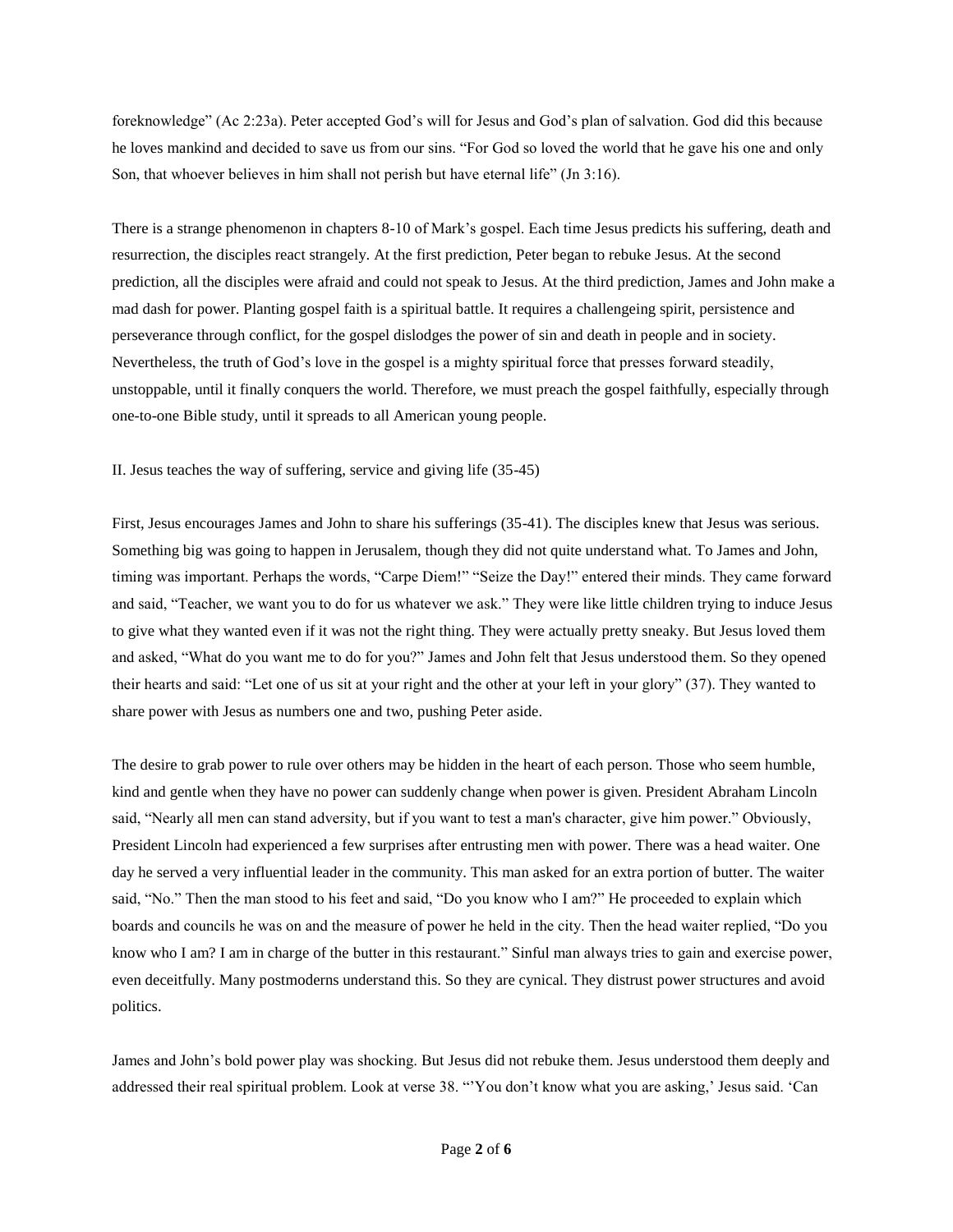you drink the cup I drink or be baptized with the baptism I am baptized with?"" Jesus pointed out their spiritual ignorance. They thought of Jesus" glory in terms of worldly glory. They imagined that Jesus would exercise power as a king over the world. They were asking to be prime ministers in his earthly kingdom. However, Jesus" glory is much greater than this. Jesus" glory is the glory of the Son of God. In his glory, Jesus sits at the right hand of God Almighty. Jesus rules all creation. Legions of angels attend him, ready to obey his slightest command. Peoples of every tribe, tongue and nation kneel at his feet, throwing crowns before him, worshiping him as God. No one in heaven dares ask to be at Jesus' side in glory. In God's history, many suffered much to fulfill the will of God, such as David. But David did not ask for a position at Jesus" right hand. David humbly called Jesus his Lord in submission and worship (Mk 12:36). The one who seriously tried to get such a position was Satan. We know what happened to him (Isa 14:13-15). James and John had no idea what was really involved in their request. Jesus understood them and said, "You don"t know what you are asking."

However, Jesus did not stop there. He asked if they could drink his cup or share his baptism. Here "cup" means "cup of suffering," and "baptism," means "baptism into death" (Lk 12:50; Mk 14:36). Jesus channeled their request in a positive direction. Jesus was a good shepherd for them. But they must realize that sufferings precede glory. No suffering, no glory! No cross, no crown!

Look at verses 39-40. "We can,' they answered. Jesus said to them, 'You will drink the cup I drink and be baptized with the baptism I am baptized with, but to sit at my right or left is not for me to grant. These places belong to those for whom they have been prepared."" James and John still did not know what they were talking about. Yet Jesus accepted their answer as their willing offer to participate in his suffering. Yet Jesus made no promise about the positions they asked for. Jesus helped them realize that God is the sovereign Ruler of his kingdom. Not even Jesus can decide who sits at his right or left. Only God the Father can do so. The disciples needed to accept God"s sovereignty and trust God for their future honor and glory. In accepting God's sovereignty they could find true freedom from their nagging ambition. This discussion began with them trying to get glory from Jesus without suffering. It ends with Jesus promising them suffering without guaranteeing the positions they asked for.

Second, Jesus teaches his disciples to serve and to give (41-45). When the ten other disciples heard what James and John had done, they were indignant. They probably decided to give them cold stares and the silent treatment. None of them said, "Sure, I support James and John to be top leaders."

Look at verse 42. "Jesus called them together and said, "You know that those who are regarded as rulers of the Gentiles lord it over them, and their high officials exercise authority over them."" The disciples knew well about Roman rule. It was based on brute force; the oppressed had to comply or die. In spite of their own experience of suffering, the disciples were exhibiting the same lust for power in their words and deeds. It is a repeated irony in history that oppressed people throw off their yoke only to become oppressors themselves. Even God's chosen people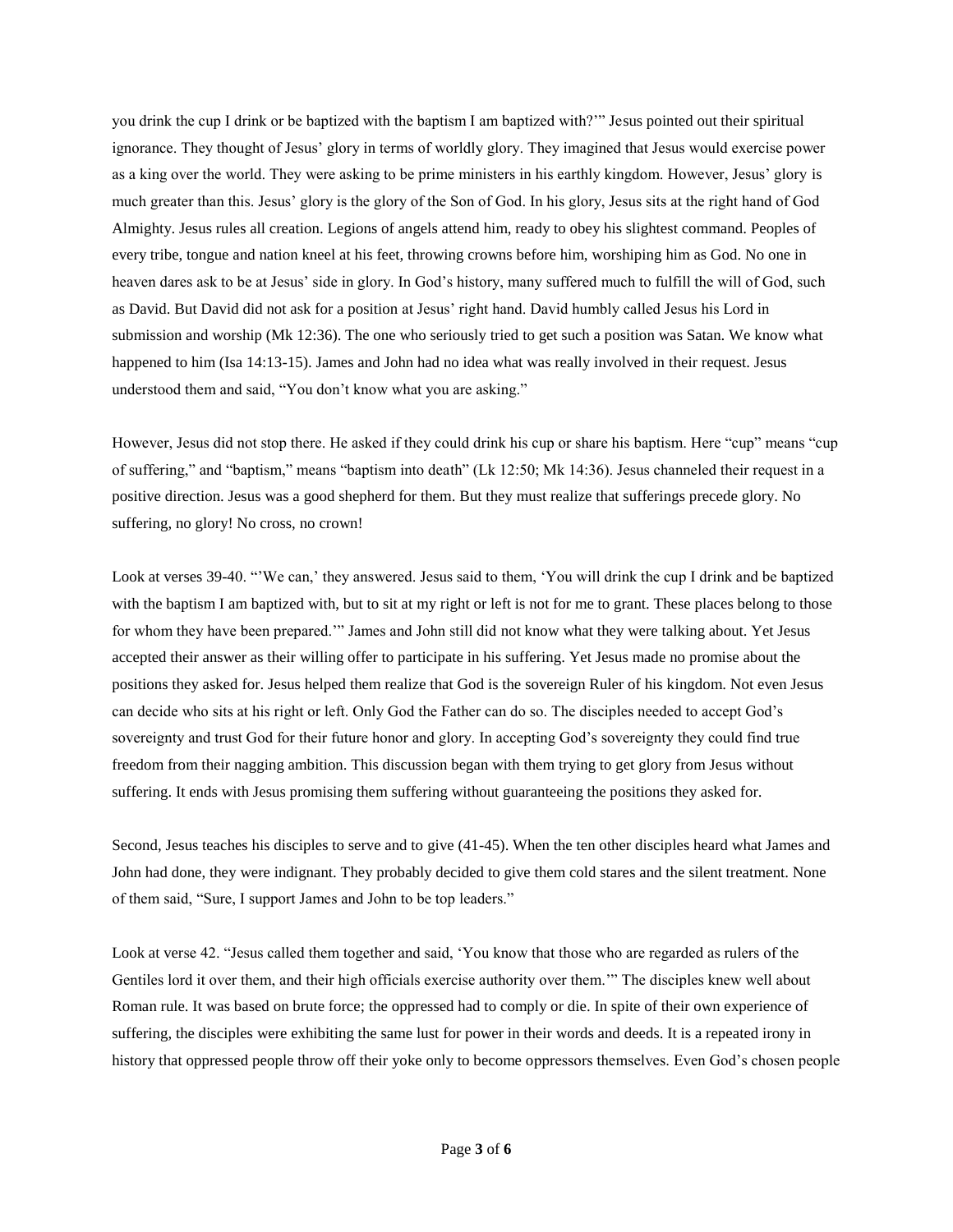Israel, who had tasted the misery of bondage in Egypt became oppressors (1Ki 9:21). Jesus came to break this vicious cycle.

Jesus taught his disciples that they must be different. Look at verses 43-44. "Not so with you. Instead, whoever wants to become great among you must be your servant, and whoever wants to become first must be slave of all." Jesus turned hierarchical thinking upside down. The greatest one is not on the top looking down, exercising authority by force. The greatest one is on the bottom, looking up and serving all others. How can sinful men who want to exalt themselves at every opportunity become servants of others? We can learn from Jesus. Look at verse 45. "For even the Son of Man did not come to be served, but to serve, and to give his life as a ransom for many."

Jesus is the eternal God. Jesus is the Creator God. John 1:3 says, "Through him all things were made; without him nothing was made that has been made." Yet when Jesus came into this world, he was born in a manger. He lived a poor life. He became a friend and servant to all kinds of people. He took time to listen to a man with leprosy who cried for help; and Jesus healed him. Jesus visited a forlorn Samaritan woman, and risked being misunderstood to help her find living water for her soul. Most of all, Jesus served his disciples by living with them daily, bearing their selfishness, pride, fear, doubt and all their sins. Jesus served them in the hope that they would each be changed into servants of God and history makers in God"s world salvation work. Finally, Jesus gave his life on the cross as a ransom for their sins and for all sinners.

We must learn the mind of Jesus. Philippians 2:5-8 tells us: "Your attitude should be the same as that of Christ Jesus: Who, being in very nature God, did not consider equality with God something to be grasped, but made himself nothing, taking the very nature of a servant, being made in human likeness. And being found in appearance as a man, he humbled himself and became obedient to death—even death on a cross! Therefore God exalted him to the highest place and gave him the name that is above every name, that at the name of Jesus every knee should bow, in heaven and on earth, and under the earth, and every tongue confess that Jesus Christ is Lord, to the glory of God the Father."

God alone can make a person great in his kingdom. God opposes the proud and gives grace to the humble. Therefore, to be great in God, we must die to our sinful passion and pride and learn the humbleness, servantship and obedience of Jesus. These days many have been moved by the life of Mother Theresa. She was a simple Albanian nun who received Jesus" call to serve the poorest of the poor in India. She began her ministry by picking up dying people in the streets, whom no one else was concerned about, and caring for them with God"s love. At that time, she was all alone. No one saw what she was doing except God. She was willing to do anything for Jesus, becoming all things to all people, because she loved and followed Jesus. So God blessed her ministry and she became great in God. Now Missionary Jimmy Lee is serving Indian people by raising disciples of Jesus among students. He is a great man in the sight of God. In Chicago UBF, Missionary Elijah Park has become a most useful servant of God. He is always ready to do anything that needs to be done, such as giving rides, planting flowers, and fixing broken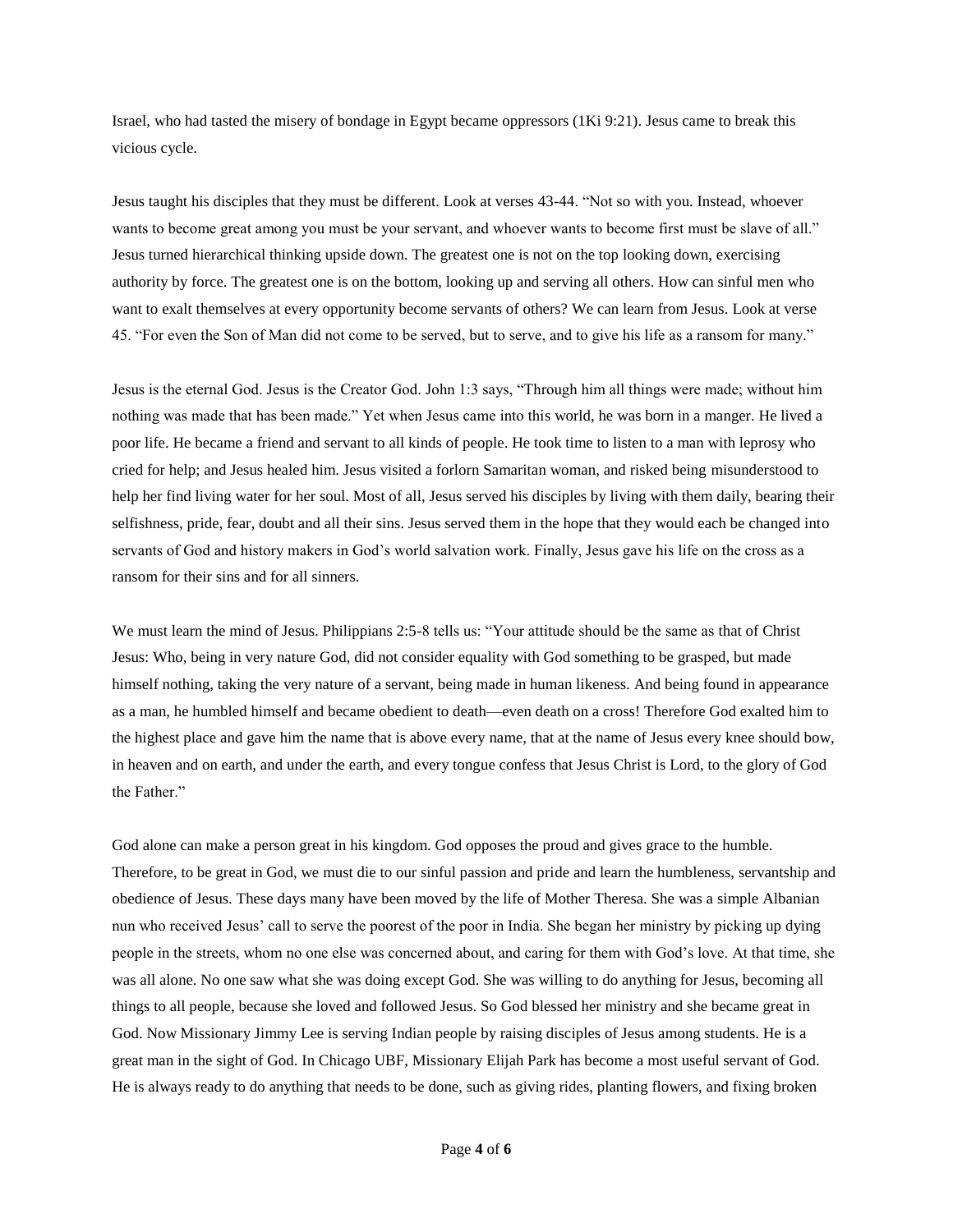things. He carefully listens to many powerful servants of God and follows God"s leading with prayer. He serves his fellowship members with great humility. So God is blessing his ministry. This week there was an Oakton Bible club meeting on campus for the first time in many years led by Mary Miranda. Kristin St. Lawrence has had enough trouble in her family struggles. Yet she has faithfully served and loved Helen, especially through Bible study together. Grace Yang has been learning of Jesus" servantship through internship training. She is no longer interested in shopping, except when it serves the work of God. Now she loves God"s sheep and sheds tears for them in her prayers. But she had a question, "How long should I do this?" Through this passage she accepted, "until I give my life." May God bless each of us to be truly great by following Jesus who served and gave his life. Especially let's love one person with the mind of Jesus through Bible study.

## III. Jesus heals a blind man by faith (46-52)

As a conclusion to this section, Mark inserts Jesus" healing of blind Bartimaeus. As he was sitting by the roadside begging, he heard that Jesus of Nazareth was passing by. He began to shout, "Jesus, Son of David, have mercy on me!" Many people began to rebuke him, "Be quiet! Shut up! Jesus is too busy for you." But the more he was rebuked, the more he began to shout, "Jesus, Son of David, have mercy on me!" He only cried out for mercy with a deep sense of need before the Messiah. He cried out as a matter of life and death. Look at verse 49. "Jesus stopped and said, 'Call him.' So they called the blind man, 'Cheer up! On your feet! He's calling you.'" Throwing his cloak aside, he jumped to his feet and came to Jesus. When Jesus invited him, he came forward with bold faith.

Look at verse 51a. "'What do you want me to do for you?' Jesus asked him." Jesus' question was the same one he had asked James and John. Jesus gave the man a chance to say explicitly what he wanted from Jesus. Jesus knows what we need before we ask, but it pleases Jesus to help us ask for the right thing. Jesus is not a miracle machine. Jesus is a personal God who wants to have a relationship with us. Jesus wants us to grow in our understanding of who he is and who we are so that we may pray intelligently and grow as his children. James and John had asked for positions at Jesus" right and left. Their request came from their selfish ambition. It was also not what they really needed from Jesus.

Look at verse 51b. "The blind man said, "Rabbi, I want to see."" The blind man"s request was exactly what he should ask for. What he really needed was to see. Jesus said, "Go, your faith has healed you." And immediately the man received his sight and followed Jesus. This was a lesson to James and John and the other disciples as well. They may have thought they needed many things. But they really needed only one thing. They needed insight to the meaning of Jesus' cross and resurrection. This was the love of God which would satisfy their souls and give them everlasting life. They should cry out to accept the gospel in their hearts. They should cry out to be changed in their inner beings from proud and selfish into humble and sacrificial. This is what Jesus wanted for them and what they really needed.